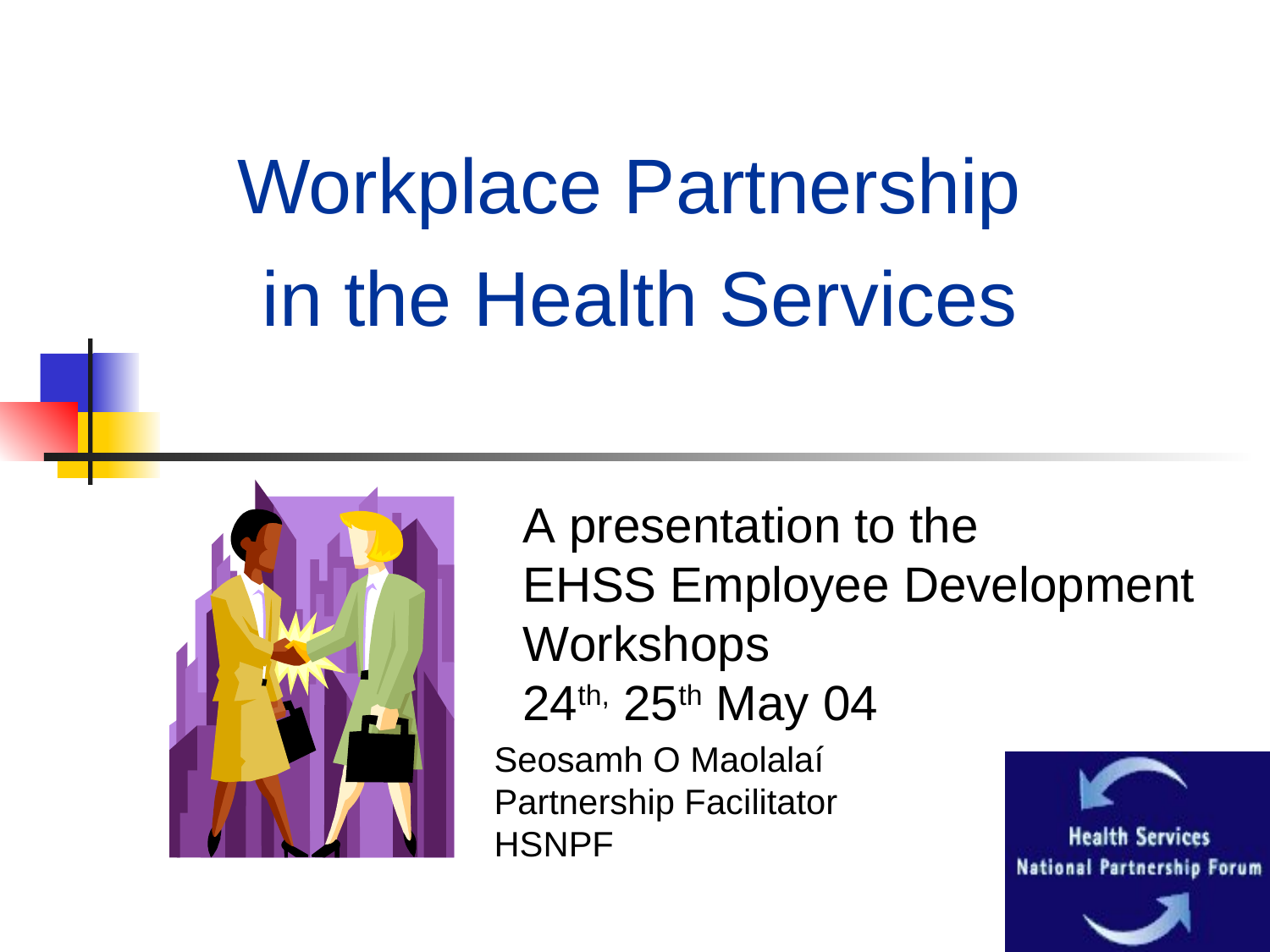#### *Presentation Content*

- Partnership history
- What is workplace partnership?
- **Health Services National Partnership Forum**
- The current context and environment
- **Supports from HSNPF for** EHSS Partnership

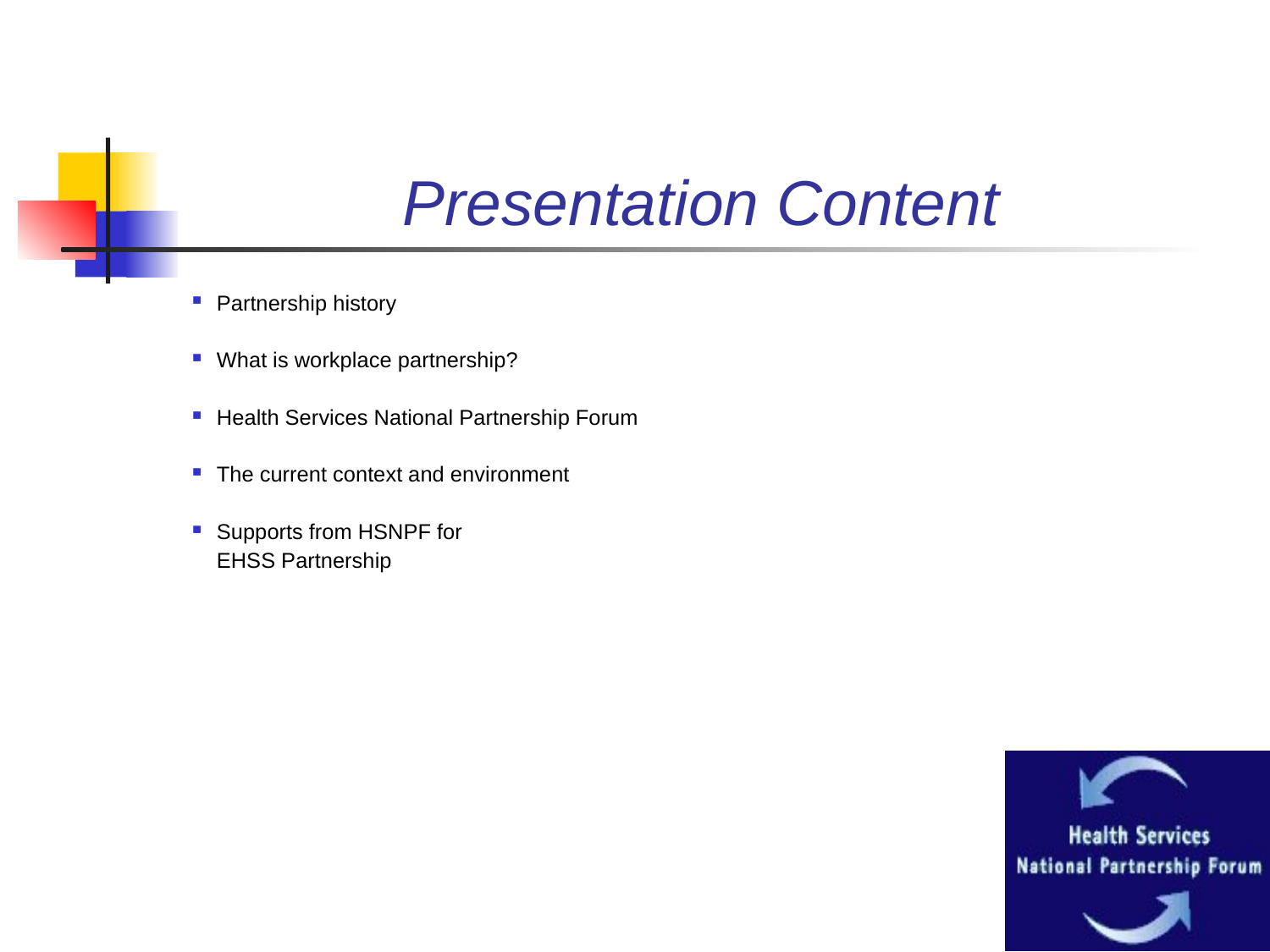#### *Partnership History*

- •National Partnership agreements 1987 •Government, employers, unions
- •Partnership 2000
	- •Commitment to establishing workplace partnership approach
- •Sustaining Progress •Current agreement •Performance verification

Facilitators @ HSNPO

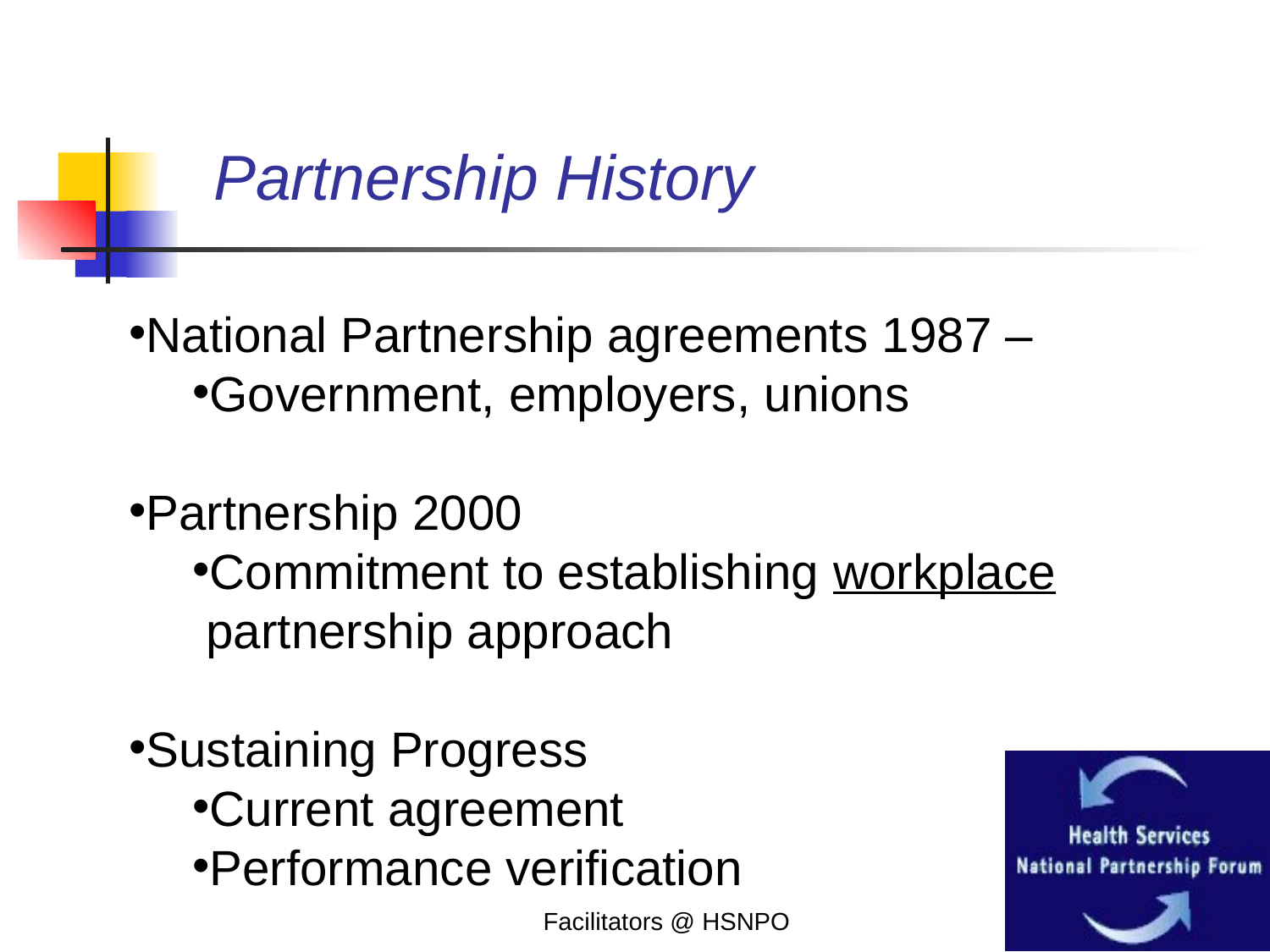#### *What is workplace partnership?*

#### *Working Together for a Better Health Service*

"Working Together for a Better Health Service provides for a new active relationship in managing change characterised by employee participation and consultation, the development of joint objectives, co-operation and trust and the delivery of patient-focused quality Health Services."

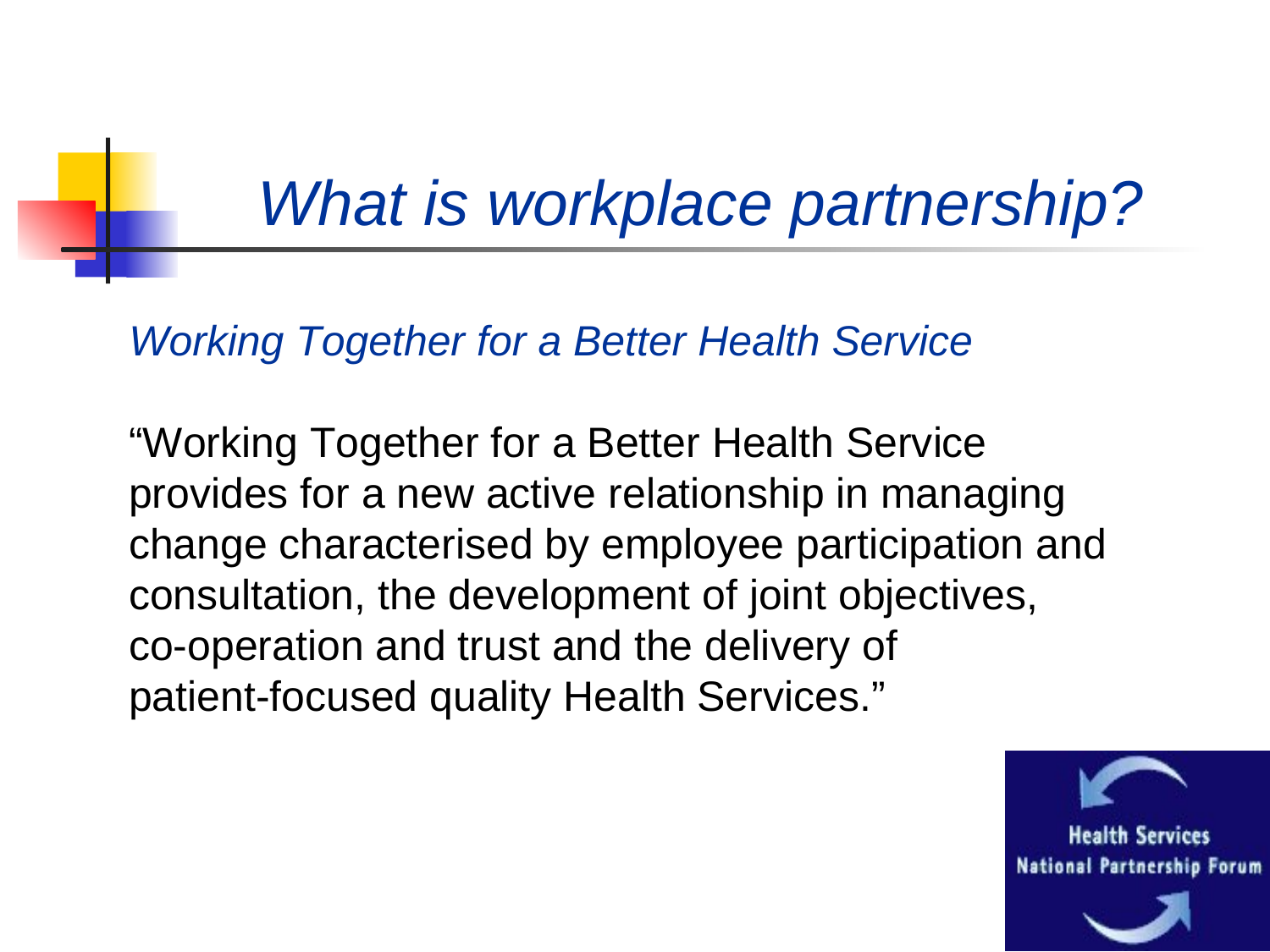#### Health Services National Partnership Forum

- 24 members 12 from health services management, 12 from trade unions
- "leads, supports and enables the building and deepening of partnership throughout all health agencies in Ireland"
- *Working together for a Better Health Service*

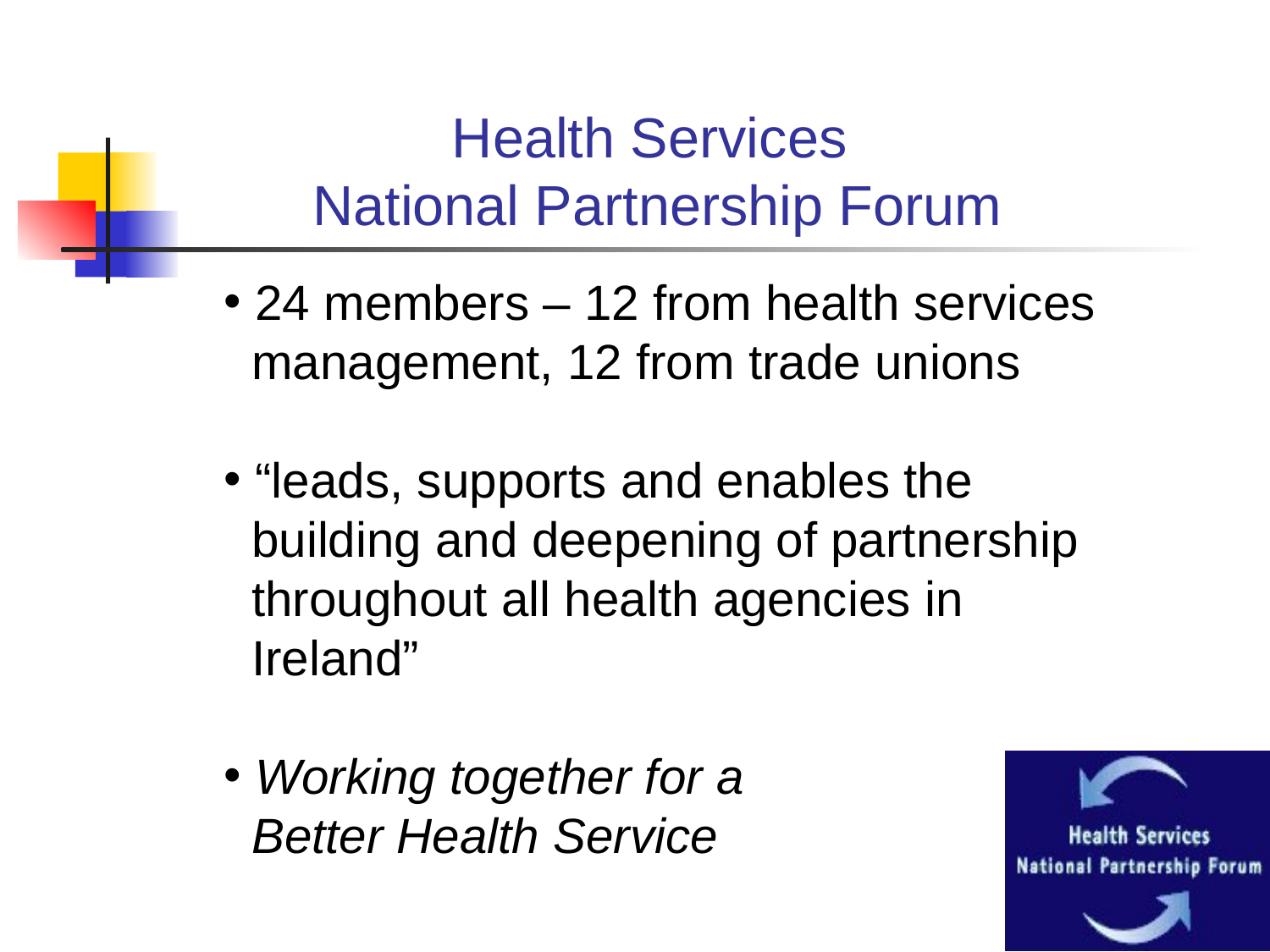#### *Current context*

External

- **Health service reform**
- **Performance verification**

Internal

- ? You fill in the blanks!
- ?

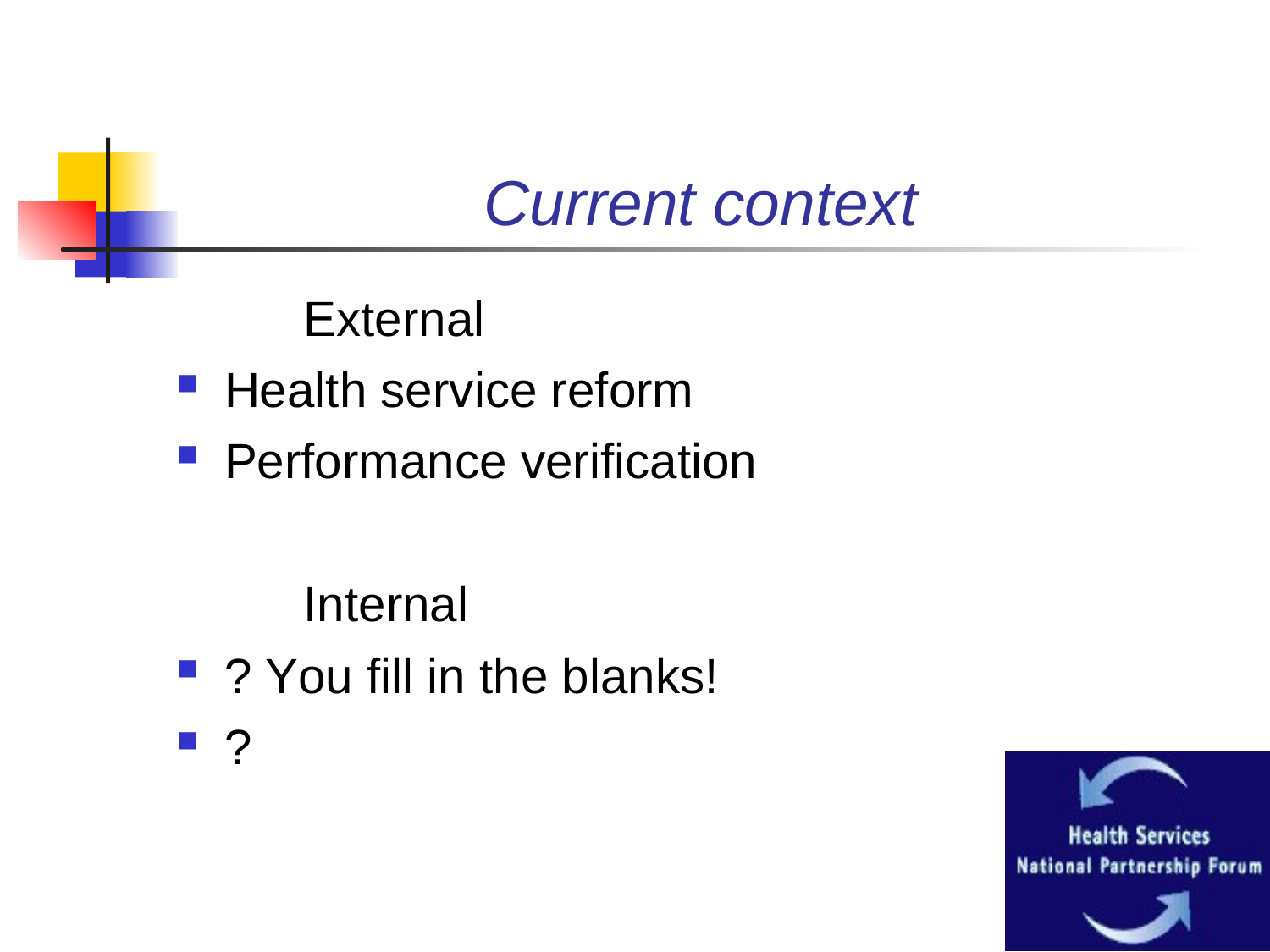### *HSNPF supports for partnership in EHSS*

•Training

•Facilitation

•Networking

**Health Services National Partnership Forum**